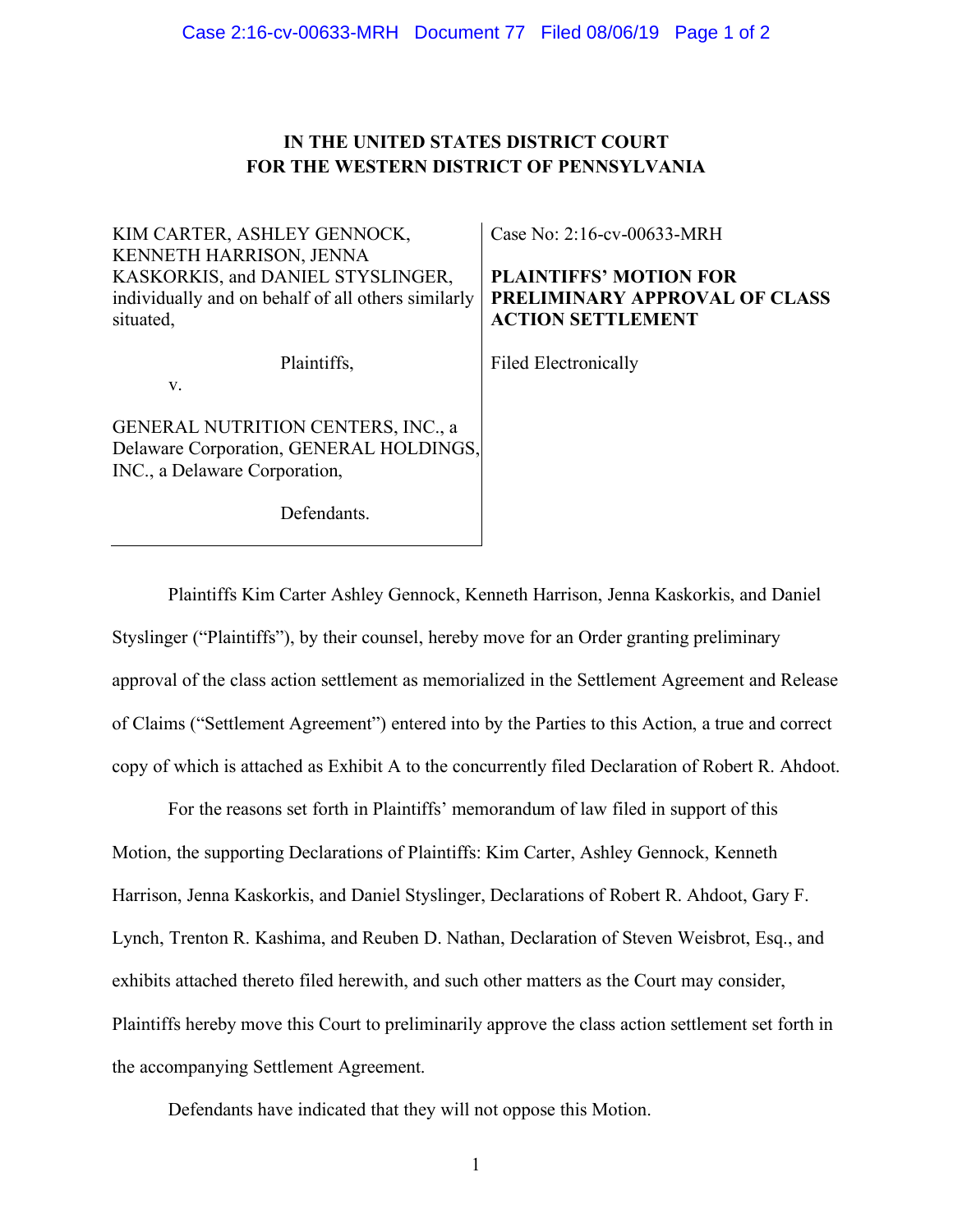DATED: August 6, 2019 Respectfully submitted,

By: /s/ *Robert R. Ahdoot* Robert Ahdoot, admitted *pro hac vice rahdoot@ahdootwolfson.com* Tina Wolfson, admitted *pro hac vice twolfson@ahdootwlfson.com* **AHDOOT & WOLFSON, PC** 10728 Lindbrook Drive Los Angeles, CA 90024 Tel: (310) 474-9111; Fax: (310) 474-8585

By: /s/ *Gary F. Lynch* Gary F. Lynch *glynch@carlsonlynch.com*  **CARLSON LYNCH, LLP** 1133 Penn Avenue, 5th Floor Pittsburgh, Pennsylvania 15222 Tel: (412) 322-9243; Fax: (412) 231-0246

Jeffrey R. Krinsk, Esq., admitted *pro hac vice jrk@classactionlaw.com* Trenton R. Kashima, Esq., admitted *pro hac vice trk@classactionlaw.com*  **FINKELSTEIN & KRINSK LLP** 550 West C Street, Suite 1760 San Diego, California 92101-3579 Tel: (619) 238-1333; Fax: (619) 238-5425

Nick Suciu III, Esq., admitted *pro hac vice nicksuciu@bmslawyers.com* **BARBAT, MANSOUR & SUCIU PLLC** Bloomfield Hills, Michigan 48302 Tel: (313) 303-3472

Reuben D. Nathan, Esq., admitted *pro hac vice rnathan@nathanlawpractice.com* **NATHAN & ASSOCIATES, APC** 2901 W. Coast, Suite 200 Newport Beach, California 92663 Tel: (949)270-2798; Fax:(949)209-0303

*Attorneys for Plaintiffs and the Putative Classes*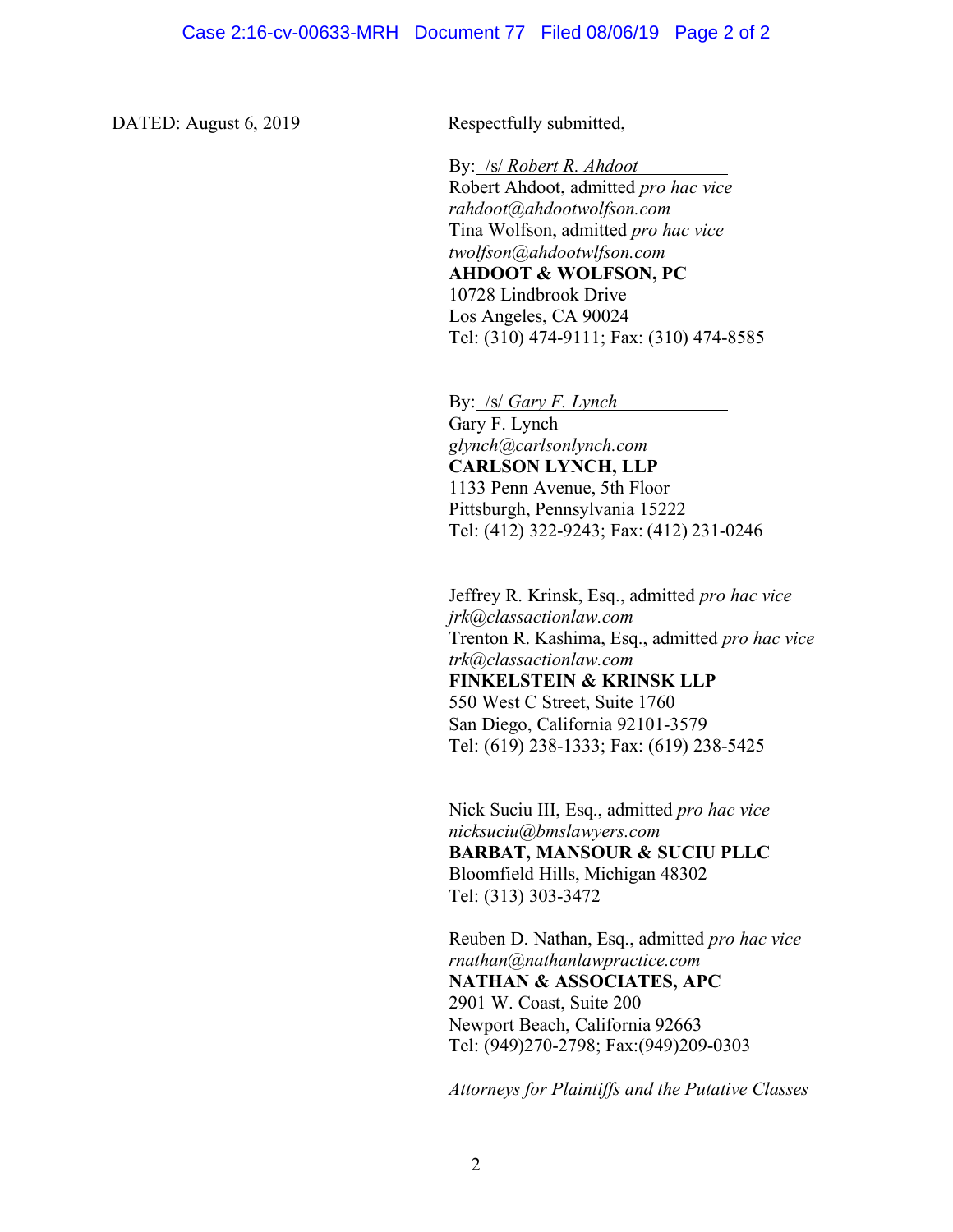### **IN THE UNITED STATES DISTRICT COURT FOR THE WESTERN DISTRICT OF PENNSYLVANIA**

KIM CARTER, ASHLEY GENNOCK, KENNETH HARRISON, JENNA KASKORKIS, and DANIEL STYSLINGER, individually, and on behalf of all others similarly situated,

Plaintiffs,

vs.

GENERAL NUTRITION CENTERS, INC., and GNC HOLDINGS, INC.,

Defendants.

Case No. **2:16-cv-00633-MRH**

**[Proposed] Order Granting Preliminary Approval of Class Action Settlement**

# **[PROPOSED] ORDER GRANTING PRELIMINARY APPROVAL OF CLASS ACTION SETTLEMENT**

Plaintiffs have filed a Motion for Preliminary Approval of Class Action Settlement ("Motion"). Having reviewed the Motion and supporting materials, the Court determines and orders as follows:

A. Counsel have advised the Court that the Parties have agreed, subject to final approval by this Court following notice to the proposed Settlement Class and a hearing, to settle this Action on the terms and conditions set forth in the Settlement Agreement and Release of Claims (the "Agreement").

B. The Court has reviewed the Agreement, as well as the files, records, and proceedings to date in this matter. The terms of the Agreement are hereby incorporated as though fully set forth in this Order. Capitalized terms shall have the meanings attributed to them in the Agreement.

C. Based upon preliminary examination, it appears to the Court that the Agreement is sufficiently fair, reasonable, and adequate to warrant notice to the proposed Settlement Class; that the Settlement Class should be certified for settlement purposes; and that the Court should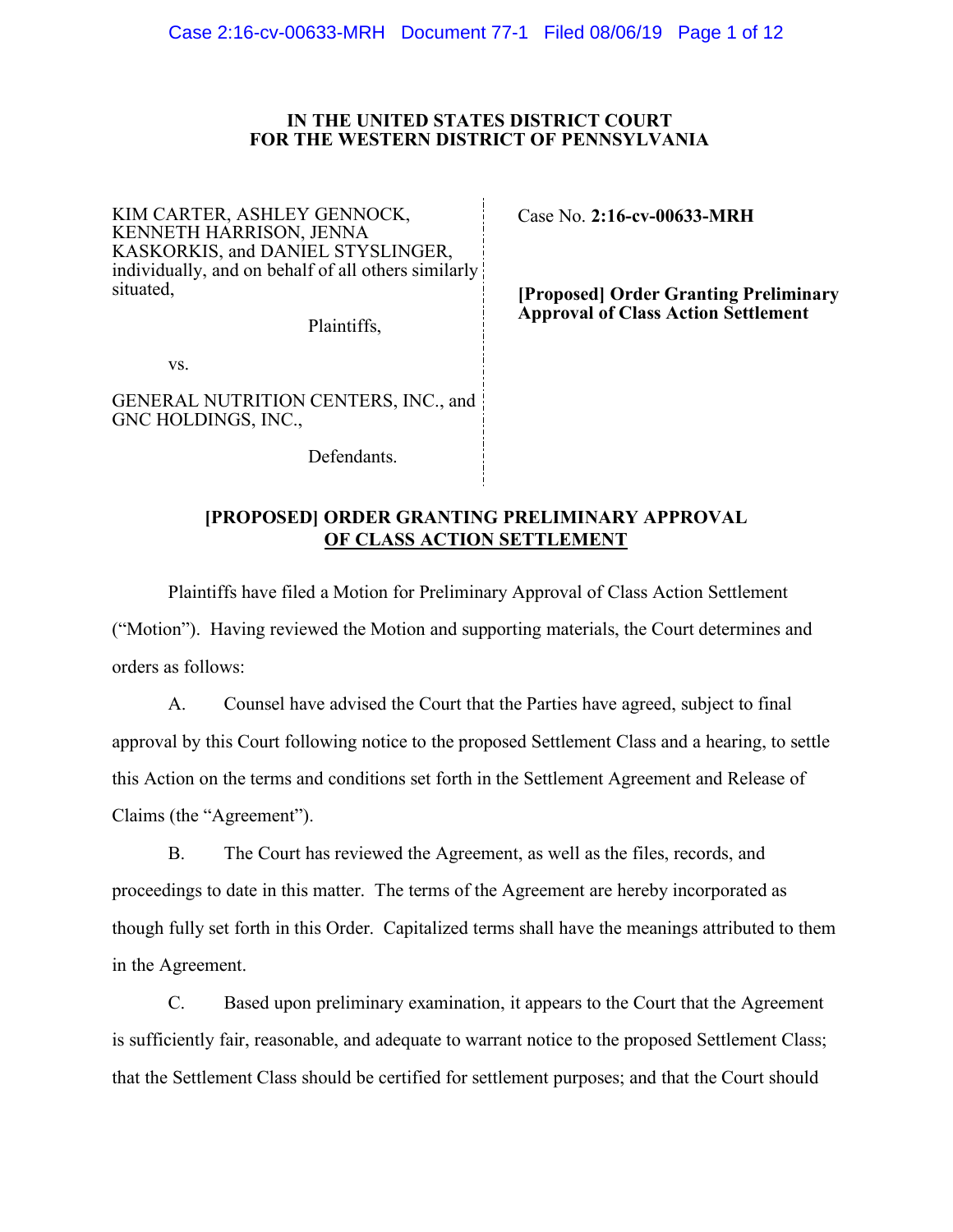## Case 2:16-cv-00633-MRH Document 77-1 Filed 08/06/19 Page 2 of 12

hold a hearing after notice to the Settlement Class to determine whether to enter a Settlement Order and Final Judgment in this action, based upon that Agreement.

Based upon the foregoing, the Court finds and concludes as follows:

1. *Preliminary Approval of Proposed Settlement*. The Agreement, including all exhibits thereto, is preliminarily approved as fair, reasonable and adequate. The Court finds that (a) the Agreement resulted from extensive arm's-length negotiations, with participation of an experienced mediator, and (b) the Agreement is sufficient to warrant notice thereof to members of the Settlement Class and the Fairness Hearing described below.

## 2. *Class Certification for Settlement Purposes Only*.

(a) Pursuant to Fed. R. Civ. P.  $23(b)(3)$ , the Court, for settlement purposes only, conditionally certifies the following Settlement Class:

> All persons and entities who, from January 1, 2012, through and including the date of Preliminary Approval of the Settlement Agreement (the "Class Period") purchased any product on sale or through a promotion from GNC's website at www.GNC.com.

The Settlement Class does not include Defendants, any affiliate, parent, or direct or indirect subsidiary, or any entity that has a controlling interest therein, or their current or former directors, officers, managers, employees, partners, advisors, counsel, and their immediate families. The Settlement Class also does not include any persons who validly request exclusion from the Settlement Class.

(b) In connection with the certification, the Court makes the following

preliminary findings:

(1) The Settlement Class satisfies Fed. R. Civ. P. 23(a)(1) because the Settlement Class appears to be so numerous that joinder of all members is impracticable;

(2) The Settlement Class satisfies Fed. R. Civ. P. 23(a)(2) because there appear to be questions of law or fact common to the Settlement Class;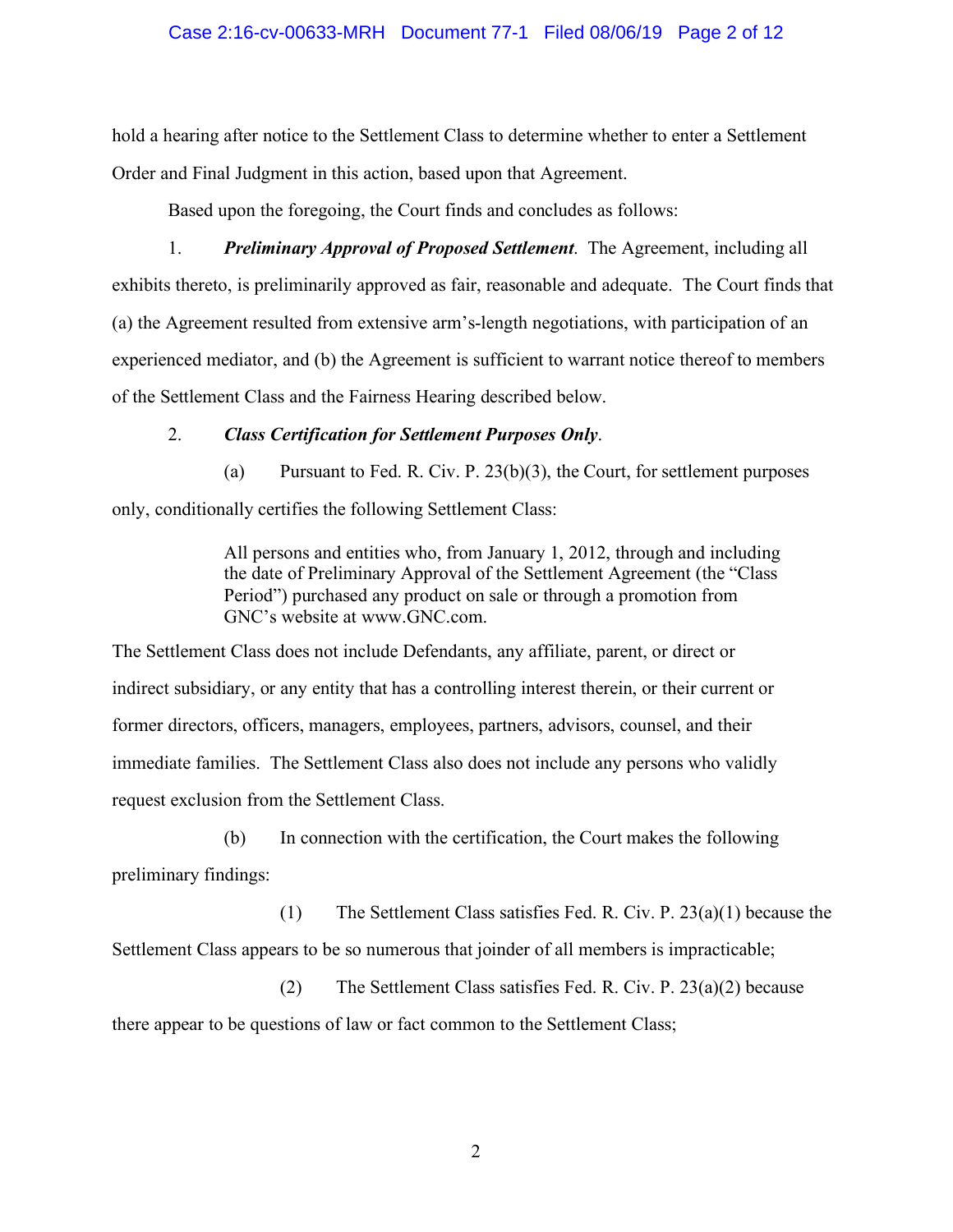#### Case 2:16-cv-00633-MRH Document 77-1 Filed 08/06/19 Page 3 of 12

(3) The Settlement Class satisfies Fed. R. Civ. P. 23(a)(3) because the claims of the Representative Plaintiffs named in the caption appear to be typical of the claims being resolved through the proposed settlement;

(4) The Settlement Class satisfies Fed. R. Civ. P. 23(a)(4) because the Representative Plaintiffs appear to be capable of fairly and adequately protecting the interests of the above-described Settlement Class in connection with the proposed settlement and because counsel representing the Settlement Class are qualified, competent, and capable of prosecuting this action on behalf of the Settlement Class.

(5) The Settlement Class satisfies the requirements of Fed. R. Civ. P. 23(b)(3) because, for purposes of settlement approval and administration, common questions of law and fact appear to predominate over questions affecting only individual Settlement Class Members and because settlement with the above-described Settlement Class appears to be superior to other available methods for the fair and efficient resolution of the claims of the Settlement Class. The Settlement Class appears to be sufficiently cohesive to warrant settlement by representation.

(c) In making the foregoing findings, the Court has exercised its discretion in conditionally certifying a settlement class.

3. *Representative Plaintiffs*. For settlement purposes only, the Court hereby appoints Plaintiffs Kim Carter, Ashley Gennock, Kenneth Harrison, Jenna Kaskorkis, and Daniel Styslinger as Representative Plaintiffs pursuant to Rule 23 of the Federal Rules of Civil Procedure, and finds that, for settlement purposes only, Representative Plaintiffs have and will fairly and adequately protect the interests of the Settlement Class.

4. *Class Counsel*. For settlement purposes only, the Court appoints Ahdoot & Wolfson, PC, Finkelstein & Krinsk LLP, Mansour & Sucui PLLC, Carlson Lynch Sweet Kilpela & Carpenter, LLP, and Nathan & Associates, APC as counsel for the Settlement Class ("Class Counsel"). For purposes of these settlement approval proceedings, the Court finds that Class Counsel are competent and capable of exercising their responsibilities as Class Counsel.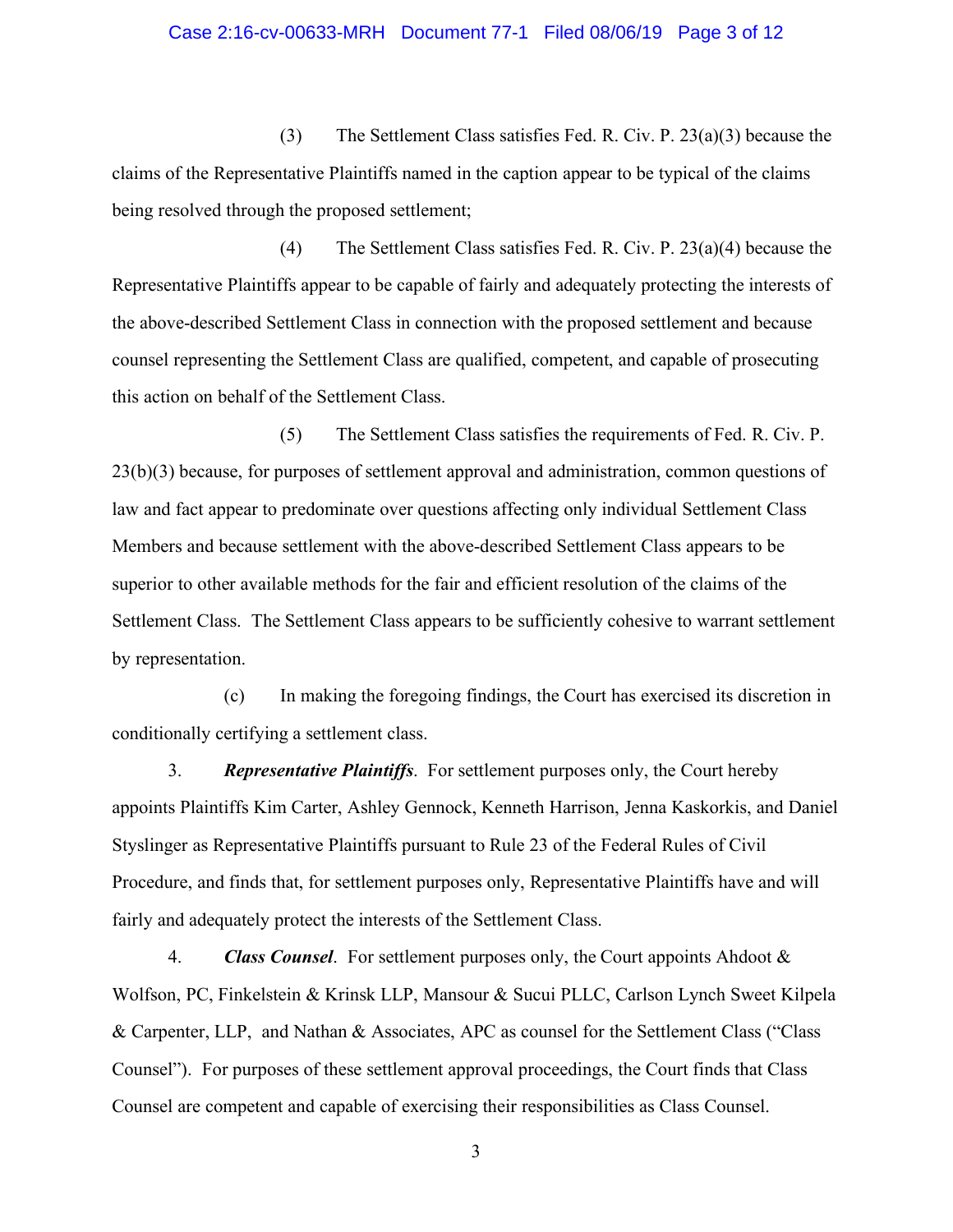#### Case 2:16-cv-00633-MRH Document 77-1 Filed 08/06/19 Page 4 of 12

5. *Settlement Administrator*. The Court appoints Angeion Group as the Settlement Administrator, which shall fulfill the Settlement Administration functions, duties, and responsibilities of the Settlement Administrator as set forth in the Agreement and this Order.

6. *Fairness Hearing*. A final approval hearing (the "Fairness Hearing") shall be held before this Court on \_\_\_\_\_\_\_\_\_\_\_\_\_\_\_\_\_\_\_\_\_\_\_\_\_, at \_\_\_\_\_\_\_\_ a.m./p.m., to determine whether the Agreement is fair, reasonable, and adequate and should be given final approval. Papers in support of final approval of the Agreement and Class Counsel's application for an award of attorneys' fees and expenses (the "Fee Application", and for Service Payments to the Representative Plaintiffs (the "Service Payment Application") shall be filed with the Court according to the schedule set forth in Paragraphs 14 and 15, below. The Court may postpone, adjourn, or continue the Fairness Hearing without further notice to the Settlement Class. After the Fairness Hearing, the Court may enter a Settlement Order and Final Judgment in accordance with the Agreement (the "Final Judgment"), which will adjudicate the rights of the Settlement Class Members with respect to the claims being settled.

7. *Class Notice*. The Court approves the form and content of the notices substantially in the forms attached as Exhibits B and E to the Agreement. Defendants shall comply with the notice requirements of Section VII of the Agreement. In compliance with that Section, beginning no later than fourteen (14) days after entry of this Order, Defendants shall cause notice to be delivered in the manner set forth in the Agreement to all Settlement Class Members who can be identified with reasonable effort. Class Notices sent by U.S. Mail or email shall be substantially in the form attached as Exhibit E to the Agreement, and a notice substantially in the form attached as Exhibit B to the Agreement shall be posted at a website, the Internet address for which shall be disclosed in the notices transmitted by U.S. Mail and email.

8. *Filing of CAFA Notice.* Before the Fairness Hearing, Defendants shall cause to be filed with the Court proof of compliance with the notice provisions of the Class Action Fairness Act of 2005 ("CAFA"), 28 U.S.C. § 1715.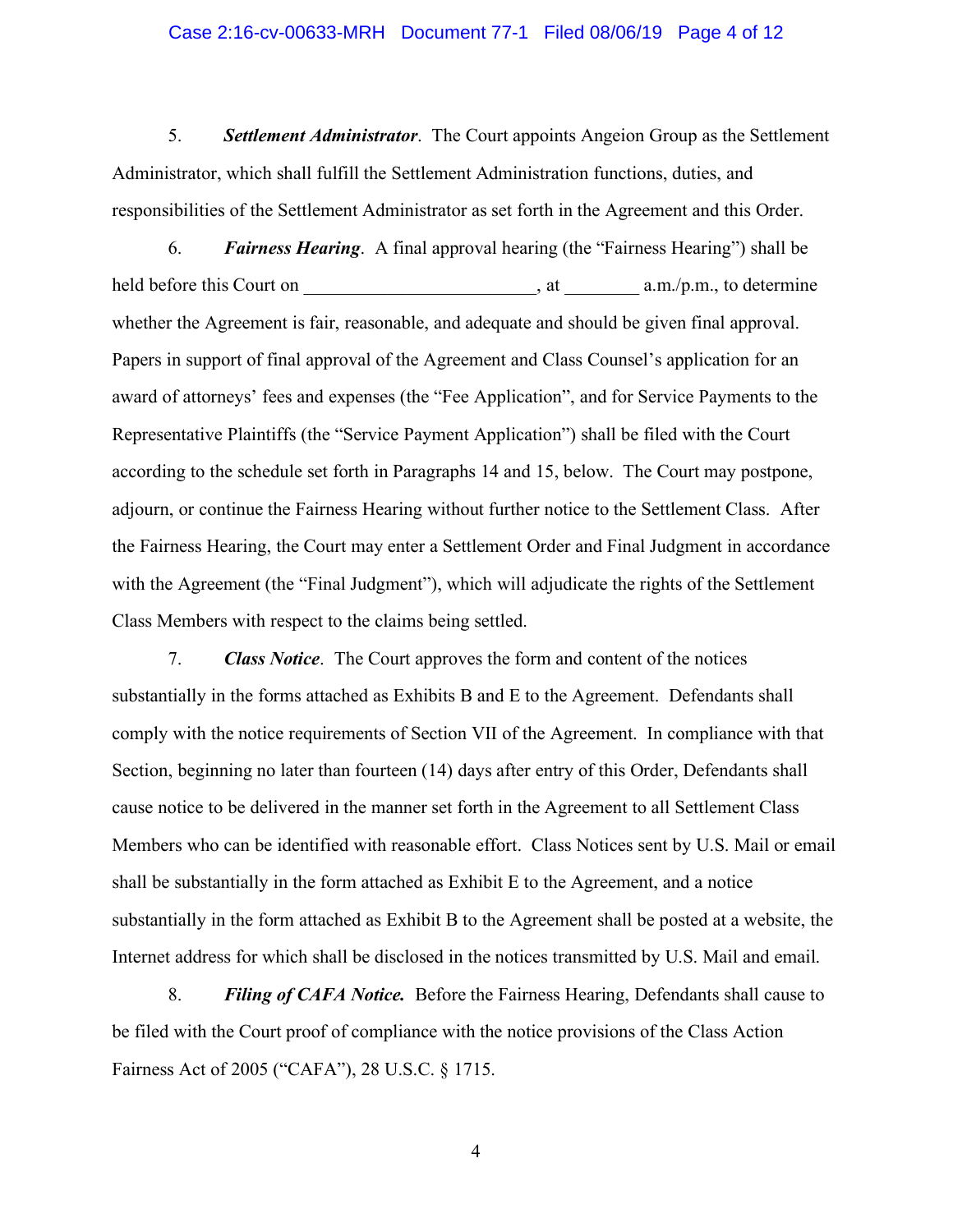#### Case 2:16-cv-00633-MRH Document 77-1 Filed 08/06/19 Page 5 of 12

9. *Findings Concerning Class Notice*. The Court finds that the Class Notice and the manner of its dissemination described in Paragraph 7 above and Section VII of the Agreement constitutes the best practicable notice under the circumstances and is reasonably calculated, under all the circumstances, to apprise Settlement Class Members of the pendency of this action, the terms of the Agreement, and their right to object to or exclude themselves from the Settlement Class. The Court finds that the notice is reasonable, that it constitutes due, adequate and sufficient notice to all persons entitled to receive notice, and that it meets the requirements of due process, Rule 23 of the Federal Rules of Civil Procedure, and any other applicable laws.

10. *Exclusion from Settlement Class*. Each Settlement Class Member who wishes to exclude himself or herself from the Settlement Class and follows the procedures set forth in this Paragraph shall be excluded. Any potential member of the Settlement Class may, prior to the Opt-Out and Objection Deadline sign and mail a notice of intention to opt out of the Settlement to the Settlement Administrator (in no particular format, but which contains the potential Settlement Class Member's name, address, and telephone number and the words "opt out," "exclusion," or words to that effect clearly indicating an intent not to participate in the Settlement), at the address set forth in the Class Notice. All such written requests must be postmarked by seventy-five (75) days after the entry of this Order. All persons who properly request exclusion from the Settlement Class shall not be Settlement Class Members and shall have no rights with respect to, nor be bound by, the Agreement, should it be finally approved. The names of all such excluded individuals shall be attached as an exhibit to any Final Judgment.

11. *Right to Abrogate Agreement.* In the event more than a previously-agreed number of Settlement Class Members to whom Defendants transmit notice timely exclude themselves from the Settlement Class, Defendants shall have the unilateral right to abrogate the Agreement by written notice of abrogation to Class Counsel in accordance with the procedures set forth in the Agreement. If Defendants exercise its right to abrogate the Agreement, then all aspects of the Agreement and the settlement underlying it, including but not limited to the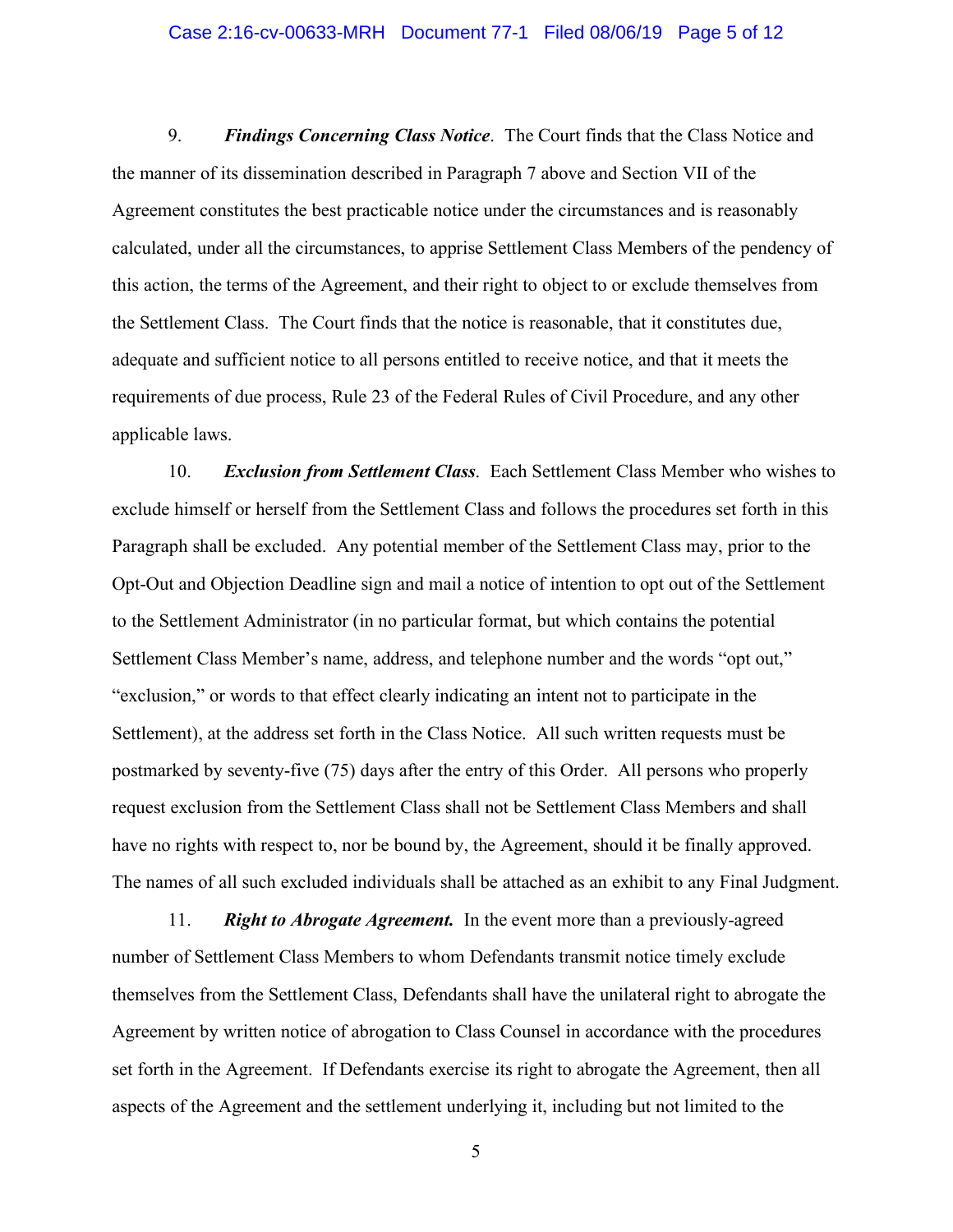#### Case 2:16-cv-00633-MRH Document 77-1 Filed 08/06/19 Page 6 of 12

provisional certification of the Settlement Class for settlement purposes only, shall be altogether null and void, and no aspect of the Agreement, the settlement, or this Order shall serve as legal precedent or as any basis for legal or factual argument in this or any other case.

12. *Claims Procedures*. The Court approves the claims procedures set forth in the Agreement. The Court approves the form and content of the Claim Form substantially in the form attached as Exhibit A to the Agreement. A properly executed Claim Form must be submitted as required in the Class Notice over the Internet or postmarked no later than seventyfive (75) days after entry of this Order. Such deadline may be further extended by Court Order. Each Claim Form shall be deemed to have been submitted when submitted over the Internet or postmarked (if properly addressed and mailed by first-class mail, postage prepaid), provided such Claim Form is actually received no later than seventy-five (75) days after entry of this Order. Any Claim Form submitted in any other manner shall be deemed to have been submitted when it was actually received at the address designated on the Claim Form.

13. *Costs of Class Notice and Claims Processing.* Defendants shall bear all costs of notice to the Settlement Class of the pendency and settlement of the Action and of processing claims.

#### 14. *Objections and Appearances*.

(a) *Written Objections*. Any Settlement Class Member who has not timely submitted a written request for exclusion from the Settlement Class, and thus is a Settlement Class Member, may object to the fairness, reasonableness, or adequacy of the Agreement, the Fee Application and Service Payment Application. Any Settlement Class Member who wishes to object to the Settlement, must file his or her objection with the Court (together with any briefs, papers, statements, or other materials that the Settlement Class Member wishes the Court to consider) and serve the objection on Class Counsel and GNC's Counsel at the addresses specified in the Class Notice, postmarked no later than seventy-five (75) days after entry of this Order. The objection must be personally signed by the objector, and must include: (1) the objector's name and address; (2) an explanation of the basis upon which the objector claims to be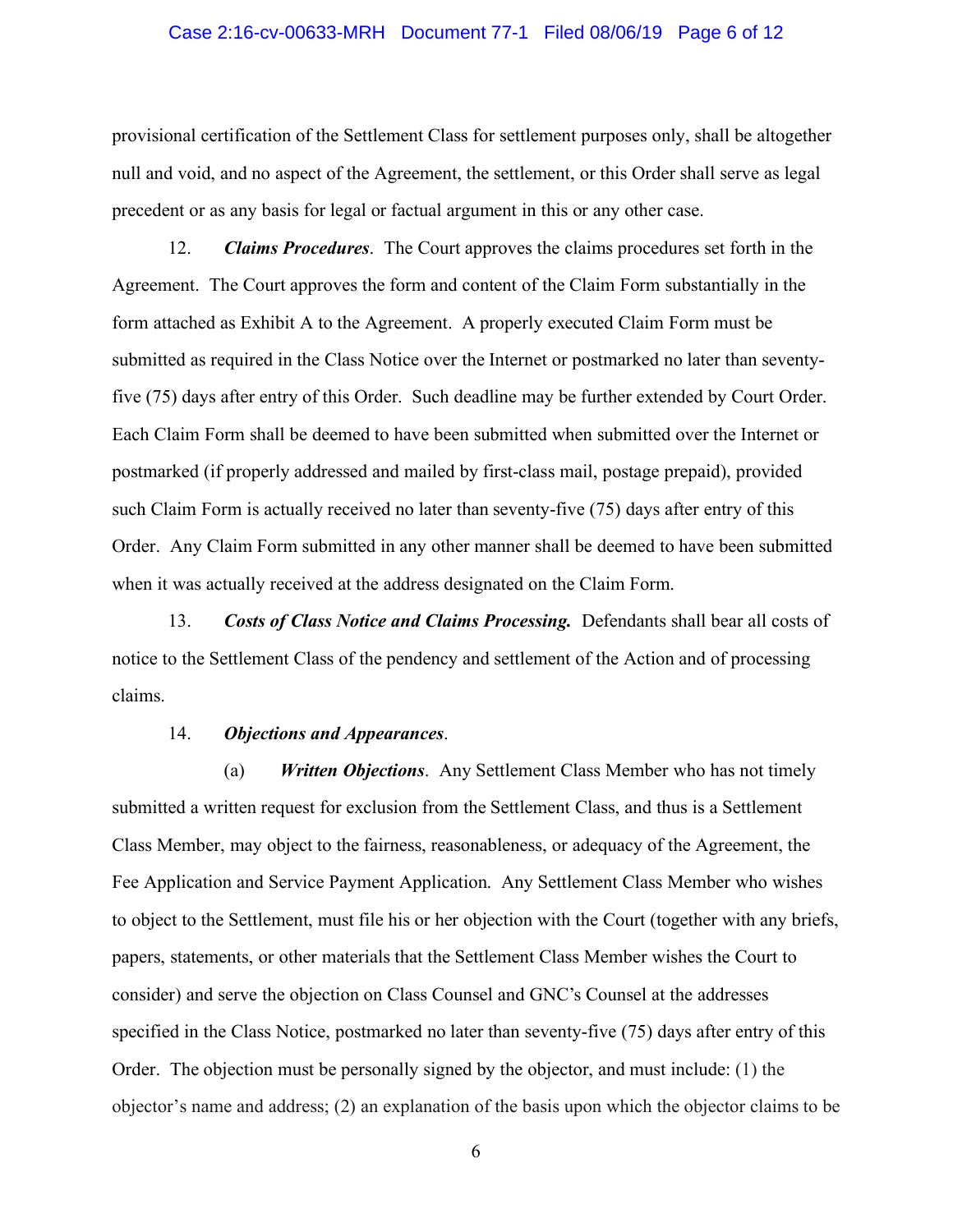#### Case 2:16-cv-00633-MRH Document 77-1 Filed 08/06/19 Page 7 of 12

a Settlement Class Member; (3) a statement as to whether the objection applies only to the objector, a specific subset of the class, or the entire class; (4) all grounds for the objection, including all citations to legal authority and evidence supporting the objection; (5) the name and contact information of any and all attorneys representing, advising, or in any way assisting the objector in connection with the preparation or submission of the objection or who may profit from the pursuit of the objection (the "Objecting Attorneys"; and (6) a statement indicating whether the objector intends to appear at the Fairness Hearing (either personally or through counsel who files an appearance with the Court in the *Gennock* Action in accordance with the Local Rules). If a Settlement Class Member or any of the Objecting Attorneys has objected to any class action settlement where the objector or the Objecting Attorneys asked for or received any payment in exchange for dismissal of the objection, or any related appeal, without any modification to the settlement, then the objection must include a statement identifying each such case by full case caption. Any objection not timely made in this manner shall be waived and forever barred.

(b) *Appearance at Fairness Hearing.* Any objecting Settlement Class Member who intends to object and appear at the Fairness Hearing must file a Notice of Intention to Appear with the Court by the Opt-Out and Objection Deadline, which is seventy-five (75) days after entry of this Order. Any Settlement Class Member who does not timely deliver a written objection and notice of intention to appear by the Opt-Out and Objection Deadline, in accordance with the requirements of this Order, shall not be permitted to object or appear at the Fairness Hearing, except for good cause shown, and shall be bound by all proceedings, orders and judgments of the Court.

(c) *Fee Application and Service Payment Application*. Class Counsel shall file their Fee Application and Service Payment Application, together with all supporting documentation, at least twenty-one (21) days prior to the Opt-Out and Objection Deadline, such that any Settlement Class Member will have sufficient information to decide whether to object and, if applicable, to make an informed objection.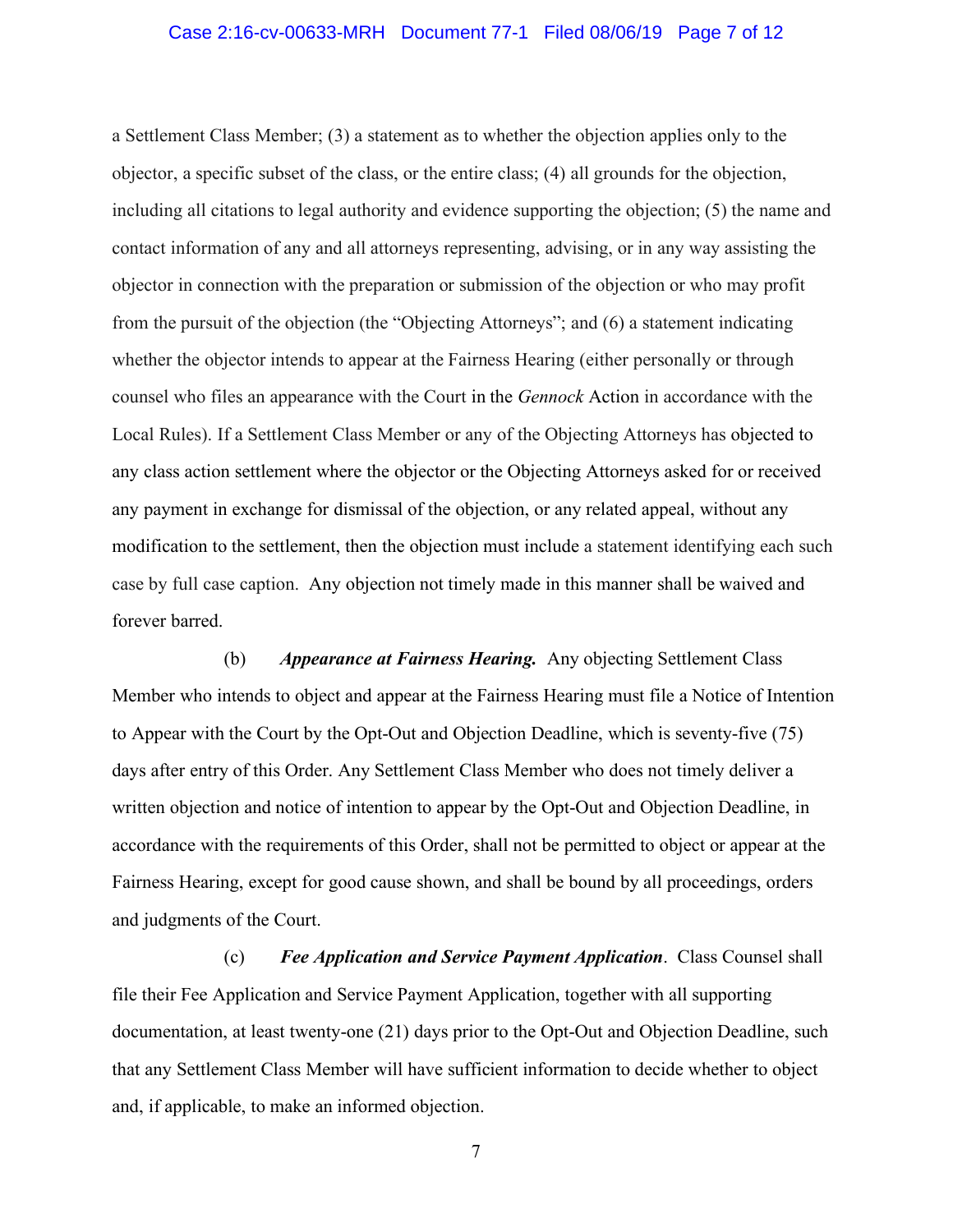#### Case 2:16-cv-00633-MRH Document 77-1 Filed 08/06/19 Page 8 of 12

(d) *Motion for Final Approval and Responses to Objections*. Representative Plaintiffs shall file with the Court their motion for final approval of the Settlement by

20 \_\_\_\_, i.e. 5 days before the Fairness Hearing. Representative Plaintiffs shall file with the Court any responses to objections to the Agreement or the Fee Application and/or Service Payment Application, together with all supporting documentation, no later than five (5) days before the Fairness Hearing.

15. *Dates of Performance*. In summary, the dates of performance are as follows:

(a) Defendants shall send the Class Notice to potential Settlement Class Members on or before \_\_\_\_\_\_\_\_\_\_\_\_, 20\_\_\_, i.e. within fourteen (14) days after entry of this Order and to be substantially completed no later than thirty (30) days after entry of this Order.

(b) Class Counsel's Fee Application and Service Payment Application, and all supporting materials, shall be filed no later than \_\_\_\_\_\_\_\_\_, 20\_\_, i.e. at least twenty-one (21) days prior to the Opt-Out and Objection Deadline;

(c) Settlement Class Members who desire to be excluded shall mail requests for exclusion postmarked by \_\_\_\_\_\_\_\_\_\_\_, 20\_\_\_, i.e. within seventy-five (75) days after entry of this Order;

(d) All objections to the Agreement, the Fee Application and Service Payment Application shall be mailed and postmarked by \_\_\_\_\_\_\_\_\_, 20\_\_\_, i.e. within seventy-five (75) days after entry of this Order;

(e) Representative Plaintiffs' final approval motion shall be filed by

\_\_\_\_\_\_\_\_\_\_\_\_\_, 20\_\_\_, i.e. five (5) days before the Fairness Hearing;

(f) Responses to objections shall be filed no later than  $\blacksquare$ ,

20\_\_\_, i.e. five (5) days before the Fairness Hearing;

(g) The Fairness Hearing shall be held on  $\_\_\_\_\_\_\_\_\_\_\_\_$ , at  $\_\_\_\_\_\_\_\_\_\_$ a.m./p.m.; and

(h) Settlement Class Members who desire to submit Claim Forms shall do so by \_\_\_\_\_\_\_\_\_\_\_\_, 20\_\_, i.e. seventy-five (75) days after entry of this Order.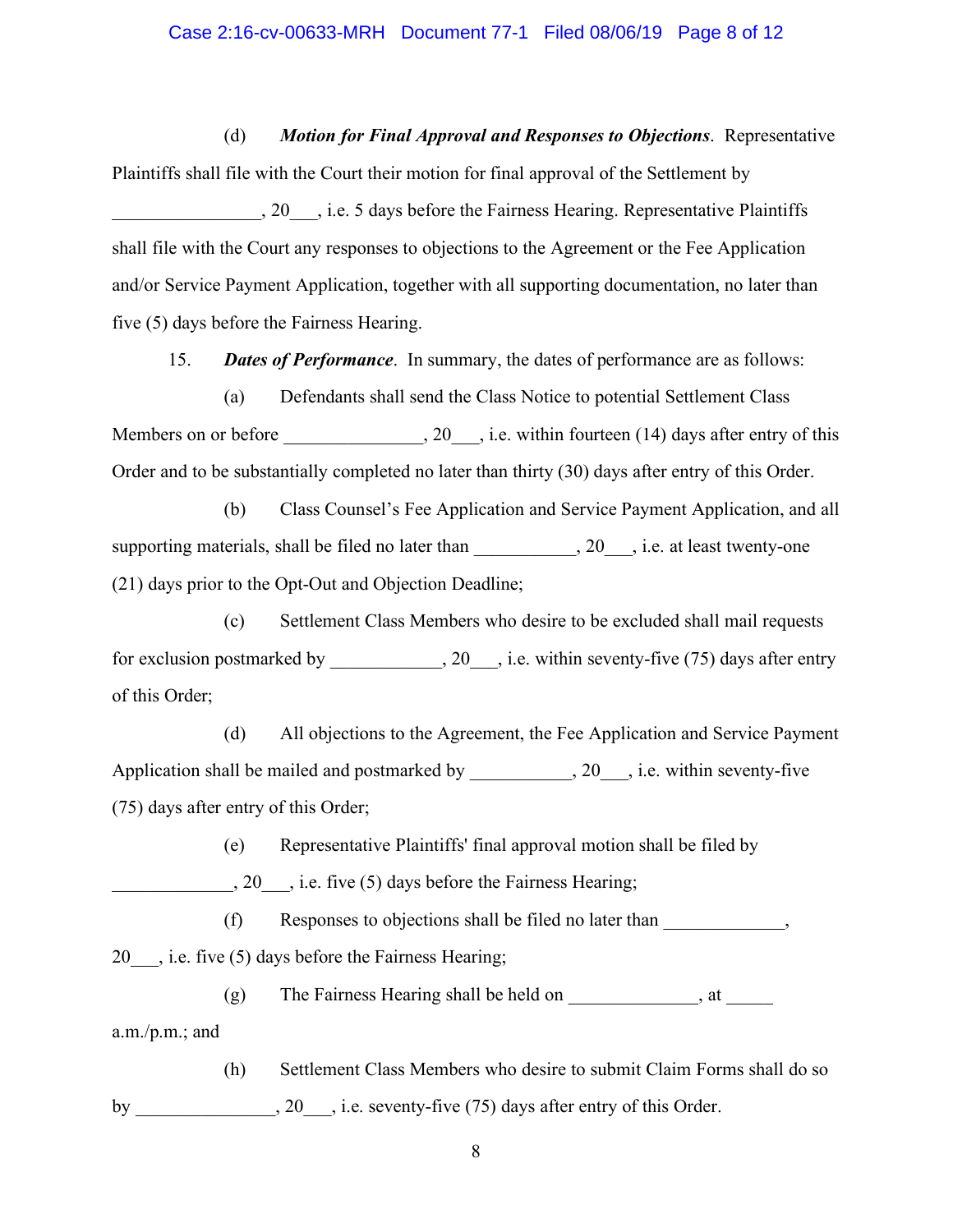#### Case 2:16-cv-00633-MRH Document 77-1 Filed 08/06/19 Page 9 of 12

16. *Effect of Failure to Approve the Agreement*. In the event the Court does not finally approve the Agreement, or for any reason the Parties fail to obtain a Final Judgment as contemplated in the Agreement, or the Agreement is terminated pursuant to its terms for any reason, then the following shall apply:

(a) All orders and findings entered in connection with the Agreement shall become null and void and have no further force and effect, shall not be used or referred to for any purposes whatsoever, and shall not be admissible or discoverable in any other proceeding;

(b) The conditional certification of the Settlement Class pursuant to this Order shall be vacated automatically, and the case shall return to its status as it existed before entry of this Order;

(c) Nothing contained in this Order is, or may be construed as, any admission or concession by or against Defendants or Representative Plaintiffs on any point of fact or law, including, but not limited to, factual or legal matters relating to any effort to certify this case as a class action for purposes of considering settlement approval; and

(d) Nothing in this Order or pertaining to the Agreement shall be used as evidence in any further proceeding in this case, including, but not limited to, motions or proceedings pertaining to treatment of this case as a class action.

17. *Discretion of Counsel.* Counsel are hereby authorized to take all reasonable steps in connection with approval and administration of the Settlement not materially inconsistent with this Order or the Agreement, including, without further approval of the Court, making minor changes to the content of the Class Notice that they jointly deem reasonable or necessary.

18. *Stay of Proceedings Pending Approval of the Settlement.* All proceedings before the Court are stayed pending final approval of the settlement, except as may be necessary to implement the settlement or comply with the terms of the Agreement.

19. *Injunction Against Asserting Released Claims Pending Settlement Approval.*  Pending final determination of whether the settlement should be approved, Representative Plaintiffs, all Settlement Class Members, and any person or entity allegedly acting on behalf of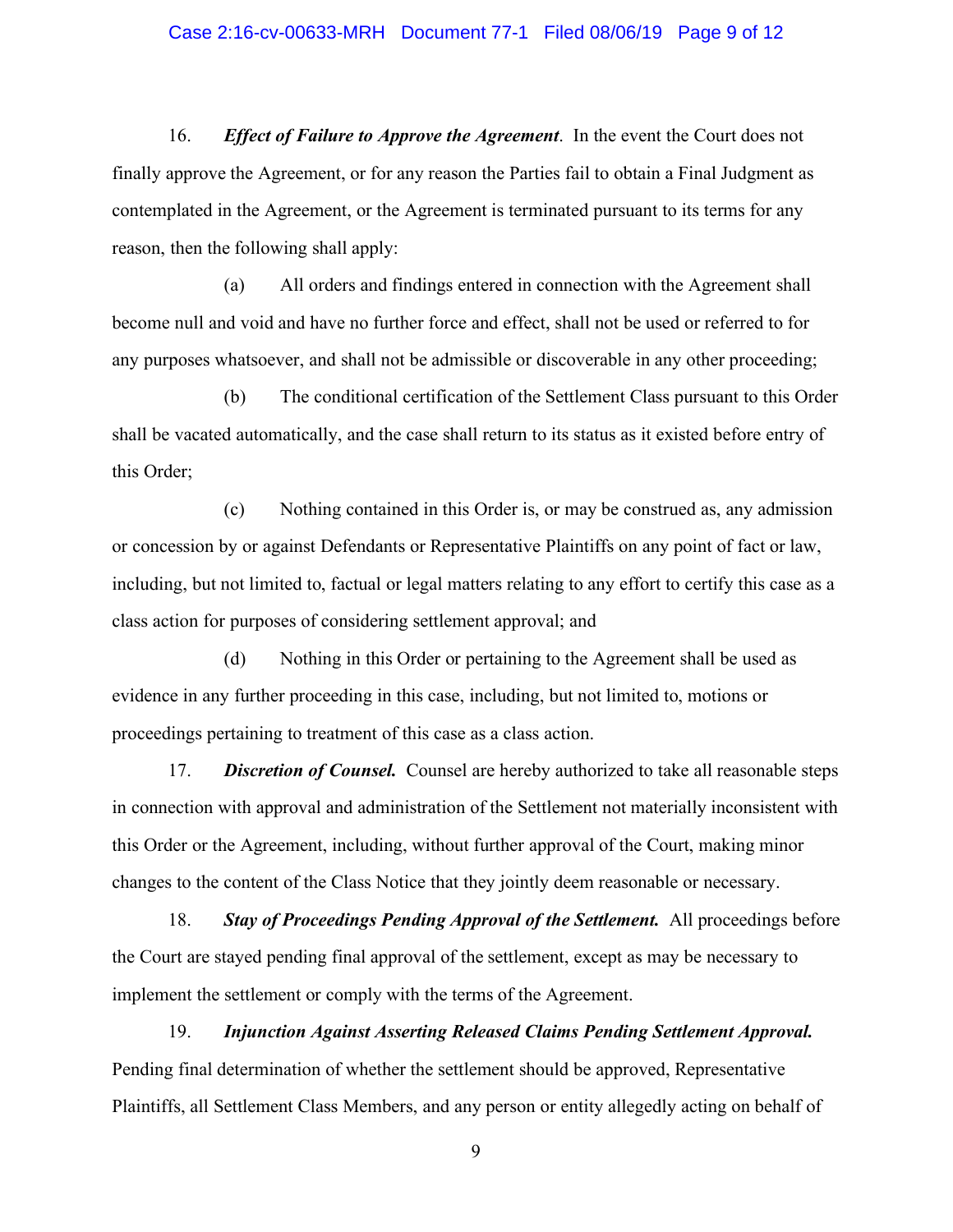### Case 2:16-cv-00633-MRH Document 77-1 Filed 08/06/19 Page 10 of 12

Settlement Class Members, either directly, representatively or in any other capacity, are preliminarily enjoined from commencing or prosecuting against the Released Parties any action or proceeding in any court or tribunal asserting any of the Released Claims, provided, however, that this injunction shall not apply to individual claims of any Settlement Class Members who timely exclude themselves in a manner that complies with this Order. This injunction is necessary to protect and effectuate the settlement, this Order, and the Court's flexibility and authority to effectuate this settlement and to enter judgment when appropriate, and is ordered in aid of the Court's jurisdiction and to protect its judgments pursuant to 28 U.S.C. § 1651(a).

20. *Reservation of Rights and Retention of Jurisdiction.* The Court reserves the right to adjourn or continue the date of the Fairness Hearing without further notice to Settlement Class Members, and retains jurisdiction to consider all further applications arising out of or connected with the settlement. The Court may approve or modify the settlement without further notice to Settlement Class Members.

# **IT IS SO ORDERED.**

Dated: \_\_\_\_\_\_\_\_\_\_\_\_\_

# UNITED STATES DISTRICT COURT JUDGE

*Presented by:*

Dated: August 6, 2019 Respectfully submitted,

*/s/ Robert R. Ahdoot* Robert R. Ahdoot

### **AHDOOT & WOLFSON, PC**

Robert R. Ahdoot rahdoot@ahdootwolfson.com Tina Wolfson twolfson@ahdootwolfson.com 10728 Lindbrook Drive Los Angeles, CA 90024 Tel: 310-474-9111 Fax: 310-474-8585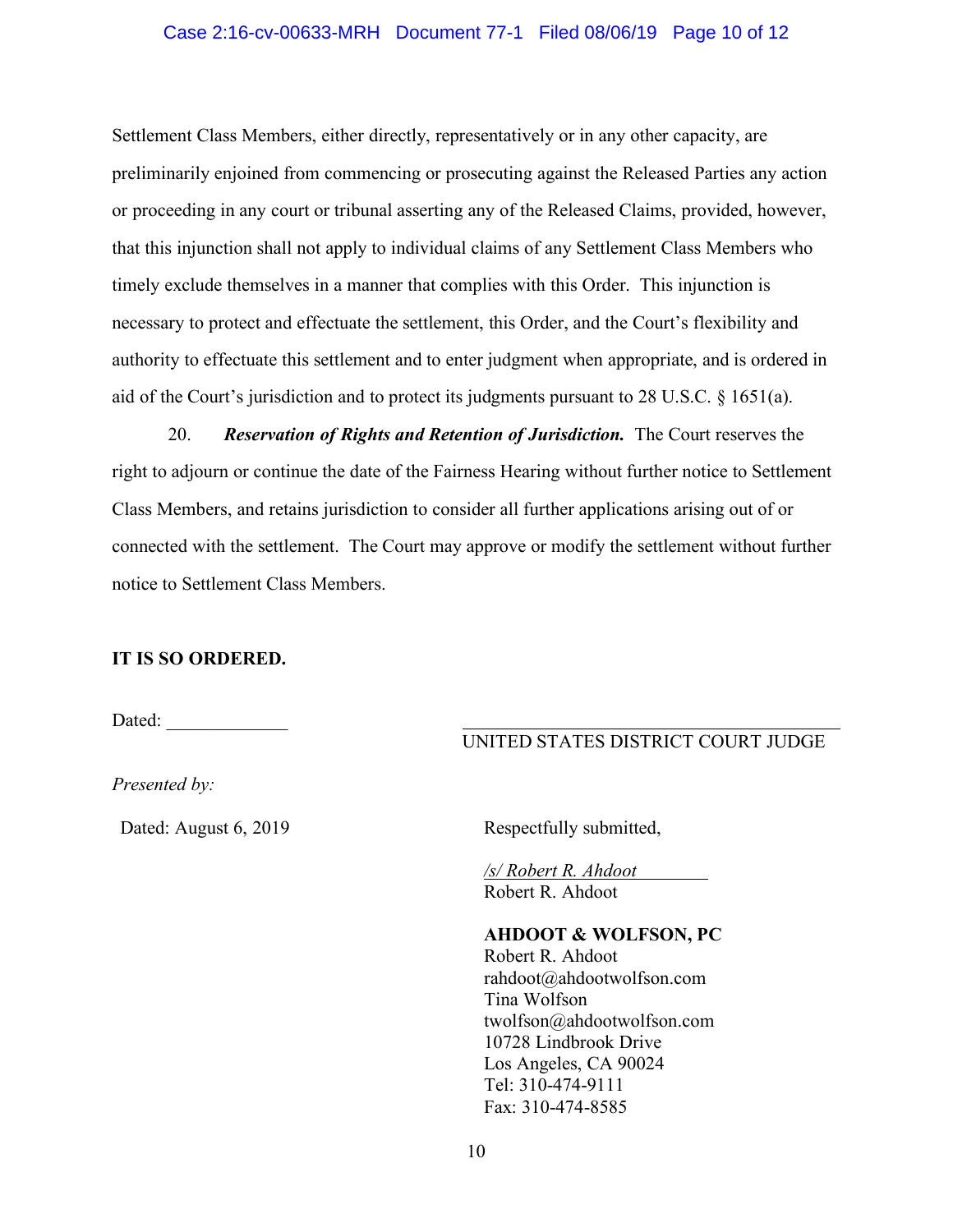#### **FINKELSTEIN & KRINSK LLP**

Jeffrey R. Krinsk, Esq. jrk@classactionlaw.com Trenton R. Kashima, Esq. trk@classactionlaw.com 550 West C Street, Suite 1760 San Diego, California 92101-3579 Tel: (619) 238-1333 Fax: (619) 238-5425

### **BARBAT, MANSOUR & SUCIU PLLC**

Nick Suciu, III nicksuciu@bmslawyers.com 1644 Bracken Rd. Bloomfield Hills, MI 48302 Tel: 313-303-3472

## **CARLSON LYNCH SWEET KILPELA & CARPENTER, LLP**

Gary F. Lynch glynch@carlsonlynch.com 1133 Penn Avenue, 5th Floor Pittsburgh, PA 15232 (412) 322-9243

## **NATHAN & ASSOCIATES, APC**

Reuben Nathan rnathan@nathanlawpractice.com 600 West Broadway, Suite 700 San Diego, California 92663 Tel: (619) 272-7014 Fax: (619) 330-1819

*Attorneys for Representative Plaintiffs and Proposed Class Counsel*